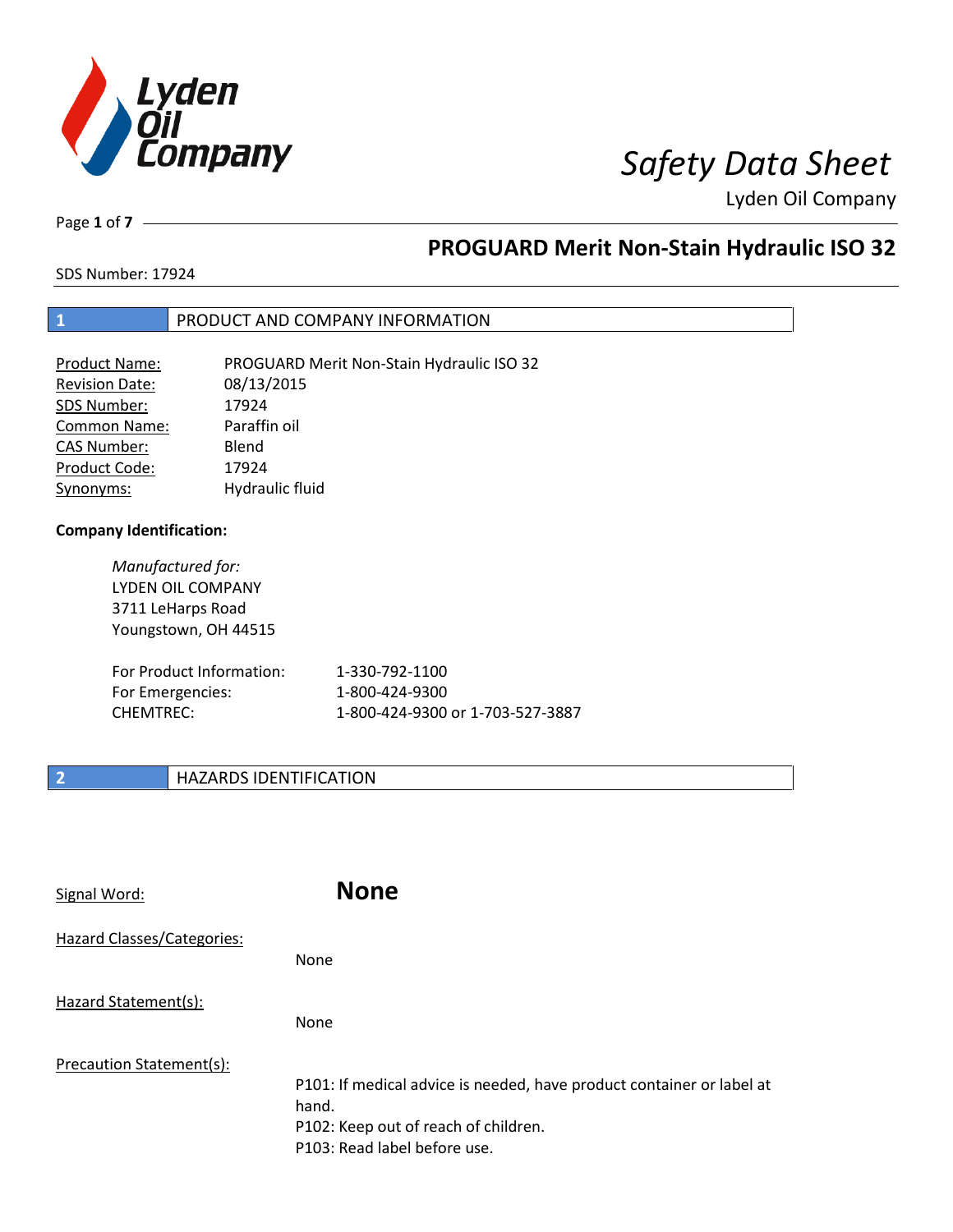

Page **2** of **7**

## **PROGUARD Merit Non-Stain Hydraulic ISO 32**

SDS Number: 17924

Other Hazard Statement(s):

Repeated skin contact may cause dermatitis or an oil acne.

|  |  | COMPOSITION / INFORMATION ON INGREDIENTS |
|--|--|------------------------------------------|
|--|--|------------------------------------------|

Ingredients:

*Mixture of the substances listed below with nonhazardous additions.*

| <b>Chemical Name</b>                   | <b>CAS Number</b> | Percentage |
|----------------------------------------|-------------------|------------|
| Long chain alkyl amine alkyl phosphate | 80939-62-4        |            |
| Normal paraffins                       | 64771-72-8        | 55-65      |

*\*Any concentration shown as a range is to protect confidentiality or is due to batch variation.*

| <b>FIRST AID MEASURES</b> |
|---------------------------|
|                           |

### Description of First Aid Measures:

| Inhalation:   | If symptoms develop, move victim to fresh air. If symptoms persist,<br>obtain medical attention.                  |
|---------------|-------------------------------------------------------------------------------------------------------------------|
| Skin Contact: | Wash with soap and water. Remove contaminated clothing and wash<br>before reuse. Get medical attention if needed. |
| Eye Contact:  | Rinse opened eye for several minutes under running water. If<br>symptoms persist, consult medical attention.      |
| Ingestion:    | Rinse mouth with water. If symptoms develop, obtain medical<br>attention.                                         |

Symptoms and Effects, both acute and delayed:

No further relevent data available.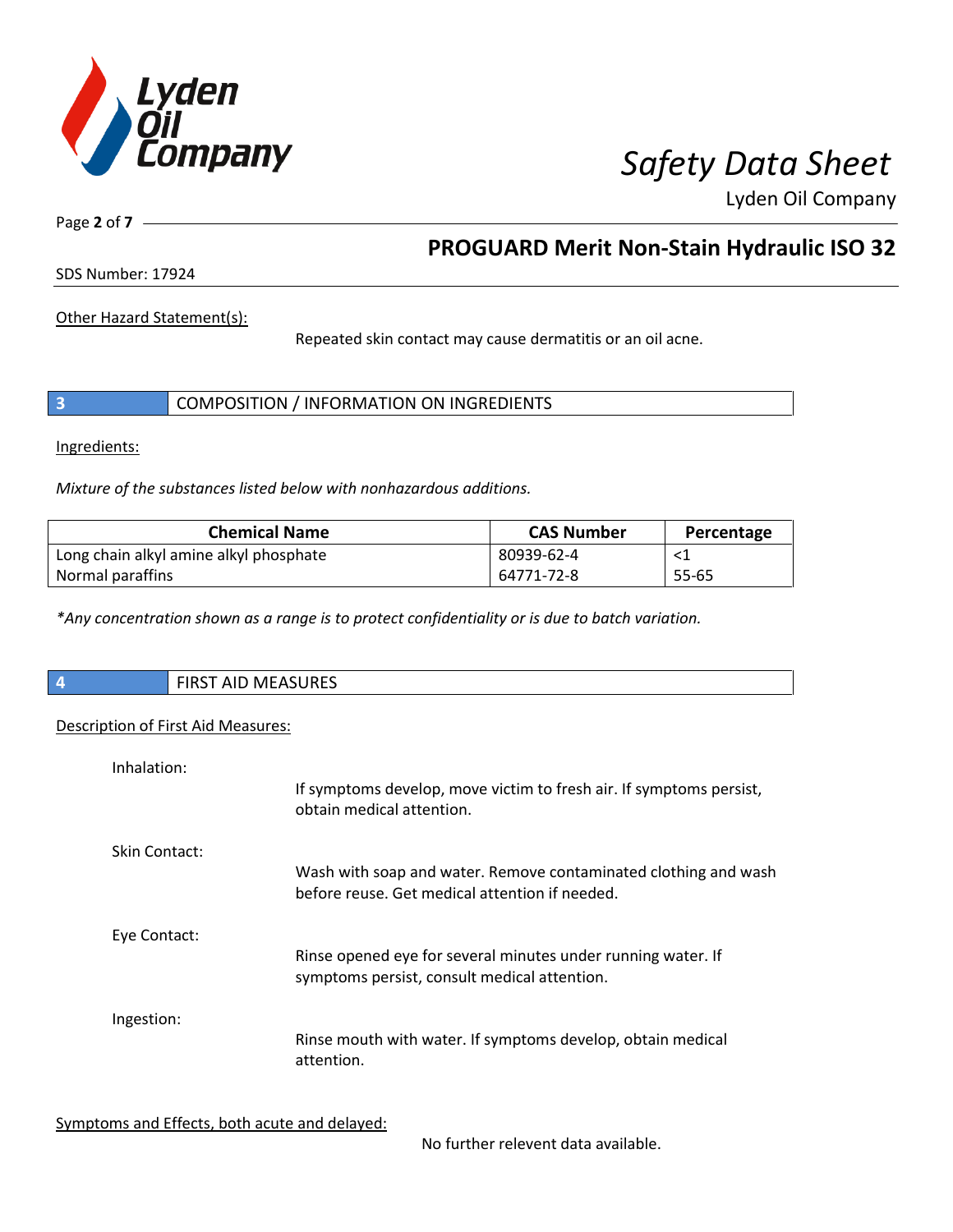

Page **3** of **7**

Lyden Oil Company

|                                                       | <b>PROGUARD Merit Non-Stain Hydraulic ISO 32</b>                                                                                                                                                  |
|-------------------------------------------------------|---------------------------------------------------------------------------------------------------------------------------------------------------------------------------------------------------|
| SDS Number: 17924                                     |                                                                                                                                                                                                   |
| <b>Recommended Actions:</b>                           | Treat symptomatically. Call a doctor or poison<br>control center for guidance.                                                                                                                    |
| 5<br><b>FIRE FIGHTING MEASURES</b>                    |                                                                                                                                                                                                   |
| Recommended Fire-Extinguishing Equipment:             | Use dry powder, foam, or carbon dioxide fire<br>extinguishers. Water may be ineffective in fighting<br>an oil fire unless used by experienced fire fighters.                                      |
| Possible Hazards During a Fire:                       | Hazardous combustion products may include: A<br>complex mixture of airborne solid and liquid<br>particulates and gases (smoke). Carbon monoxide.<br>Unidentified organic and inorganic compounds. |
| Recommendations to Firefighters:                      | No special measures required.                                                                                                                                                                     |
| <b>ACCIDENTAL RELEASE MEASURES</b><br>$6\phantom{1}6$ |                                                                                                                                                                                                   |
| <b>Personal Precautions:</b>                          | Avoid contact with skin, eyes, and clothing.<br>Keep away from sources of ignition.                                                                                                               |
| <b>Emergency Procedures:</b>                          | Contain spilled material, collect in suitable and<br>properly labeled containers.                                                                                                                 |
| <b>Environmental Precautions:</b>                     | Do not allow to reach sewage system or any water<br>course.<br>Do not allow to enter ground waters.                                                                                               |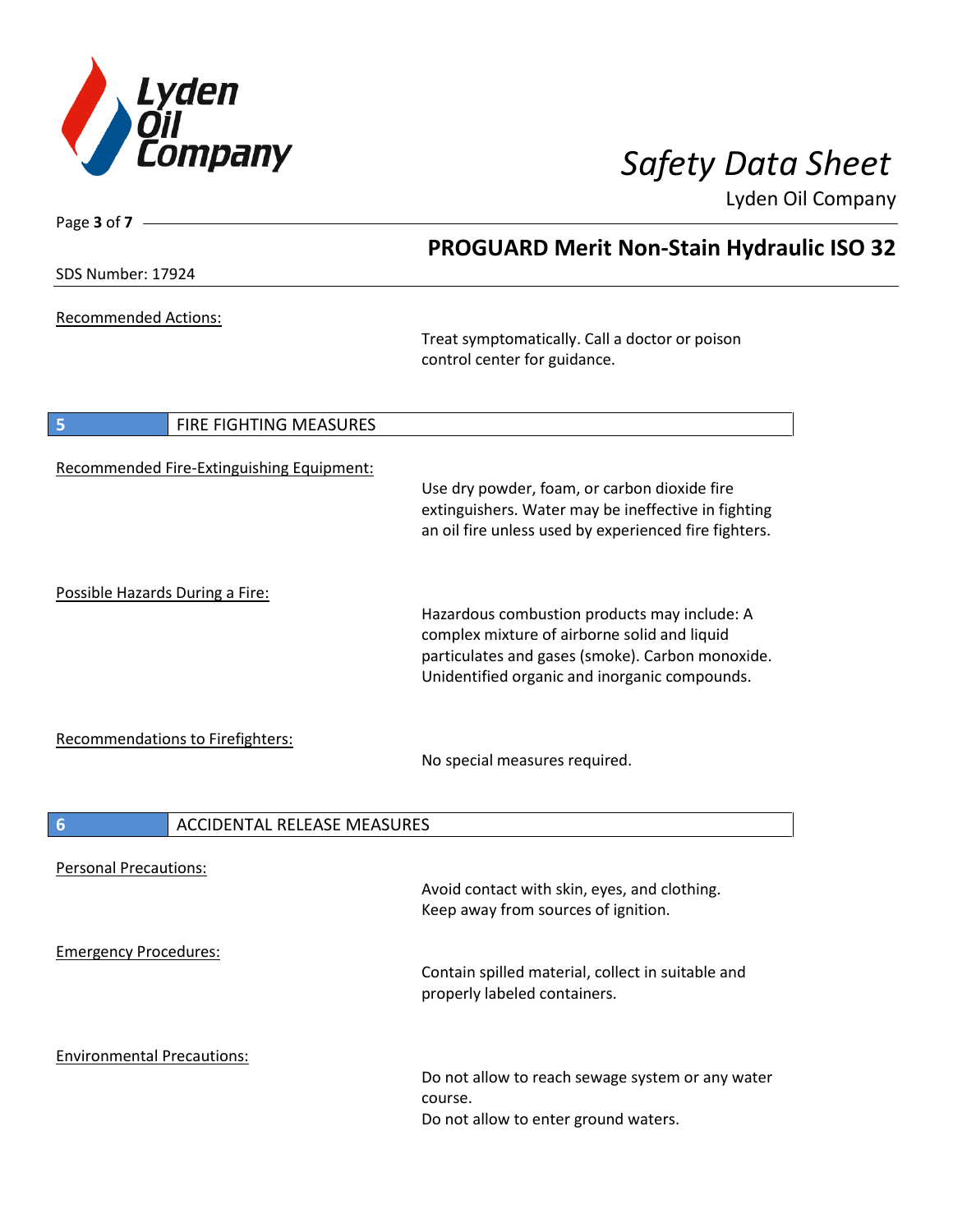

SDS Number: 17924

Page **4** of **7**

Cleanup Procedures:

Pick up excess with inert absorbant material.

**PROGUARD Merit Non-Stain Hydraulic ISO 32**

**7** HANDLING AND STORAGE Handling Precautions:

> Handle with care and avoid spillage on the floor. Do not cut, weld, drill, grind, braze, or solder container.

Storage Requirements:

Keep container tightly sealed. Keep away from sources of ignition.

### **8** EXPOSURE CONTROLS / PERSONAL PROTECTION

Exposure Limits:

No data available.

Engineering Controls:

All ventilation should be designed in accordance with OSHA standard (29 CFR 1910.94).

Personal Protective Equipment:

Wash hands before breaks and at the end of work. Use safety glasses and gloves.

### **9 PHYSICAL AND CHEMICAL PROPERTIES**

| Color:                 | Colorless          |
|------------------------|--------------------|
| <b>Physical State:</b> | Liquid             |
| Odor:                  | Data not available |
| <b>Odor Threshold:</b> | Data not available |
| pH:                    | Data not available |
| <b>Melting Point:</b>  | Data not available |
| <b>Boiling Point:</b>  | $>425^\circ$ F     |
| <b>Boiling Range:</b>  | Data not available |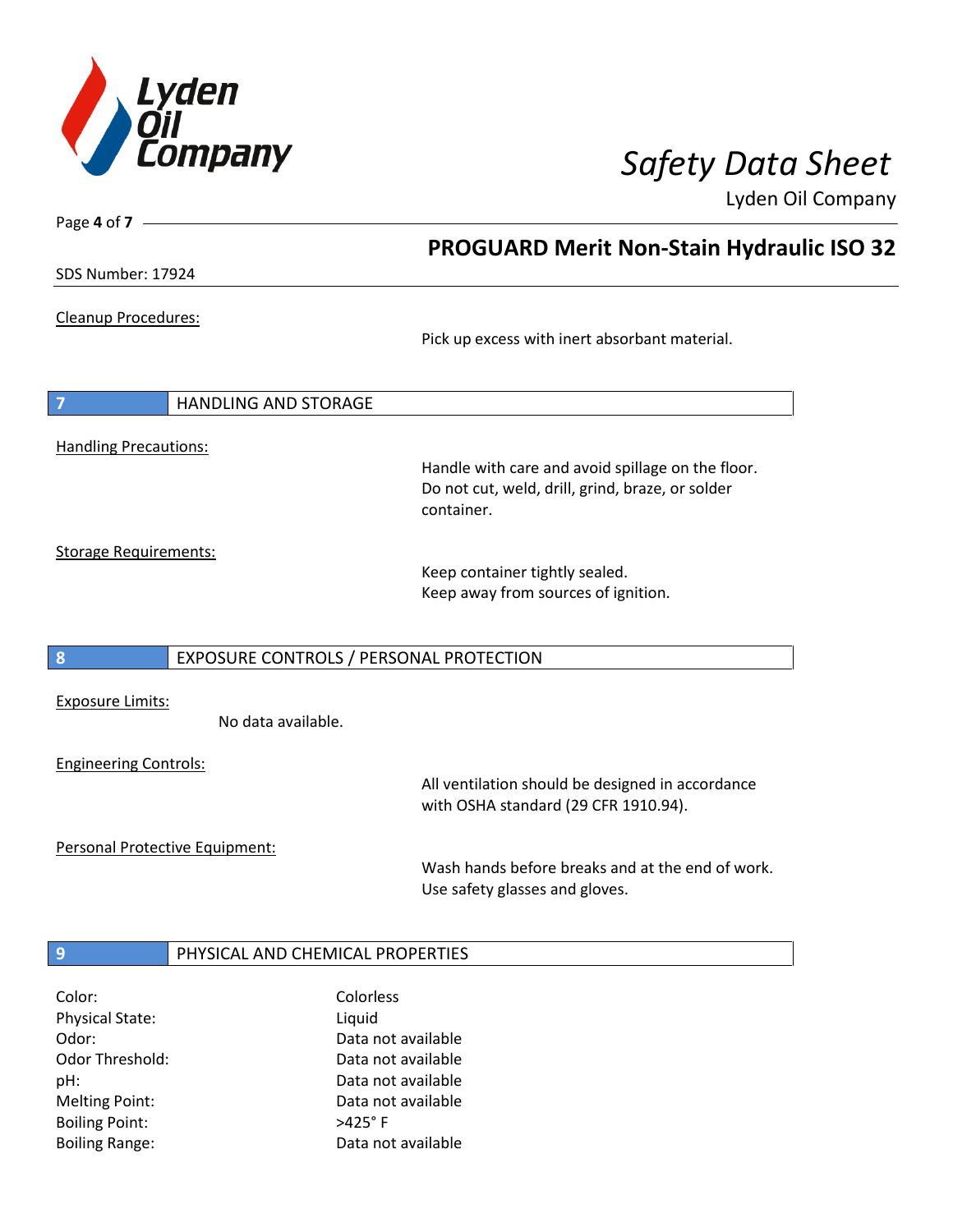

**PROGUARD Merit Non-Stain Hydraulic ISO 32**

Lyden Oil Company

### SDS Number: 17924

Page **5** of **7**

| Flash Point:                  | Data not available                          |
|-------------------------------|---------------------------------------------|
| <b>Evaporation Rate:</b>      | Data not available                          |
| Flammability:                 | Data not available                          |
| <b>Flammability Limits:</b>   | Data not available                          |
| Vapor Pressure:               | Data not available                          |
| Vapor Density:                | Data not available                          |
| <b>Relative Density:</b>      | Data not available                          |
| Solubilities:                 | Data not available                          |
| <b>Partition Coefficient:</b> | Data not available                          |
| Auto-Ignition Temperature:    | Data not available                          |
| Decomposition Temperature:    | Data not available                          |
| Viscosity:                    | 32 mm <sup>2</sup> /sec (kinematic at 40°C) |

| 10                             | STABILITY AND REACTIVITY |                                                                  |
|--------------------------------|--------------------------|------------------------------------------------------------------|
| Stability:                     |                          | Stable under normal conditions.                                  |
| Reactivity:                    |                          | Not reactive under normal conditions.                            |
| Conditions to Avoid:           |                          | Extreme temperature, sparks, open flame, and<br>direct sunlight. |
| <b>Hazardous Reactions:</b>    |                          | No known hazardous reactions.                                    |
| <b>Incompatible Materials:</b> |                          | No further relevant information available.                       |
| <b>Decomposition Products:</b> |                          | Hazardous decomposition products are not<br>expected to form.    |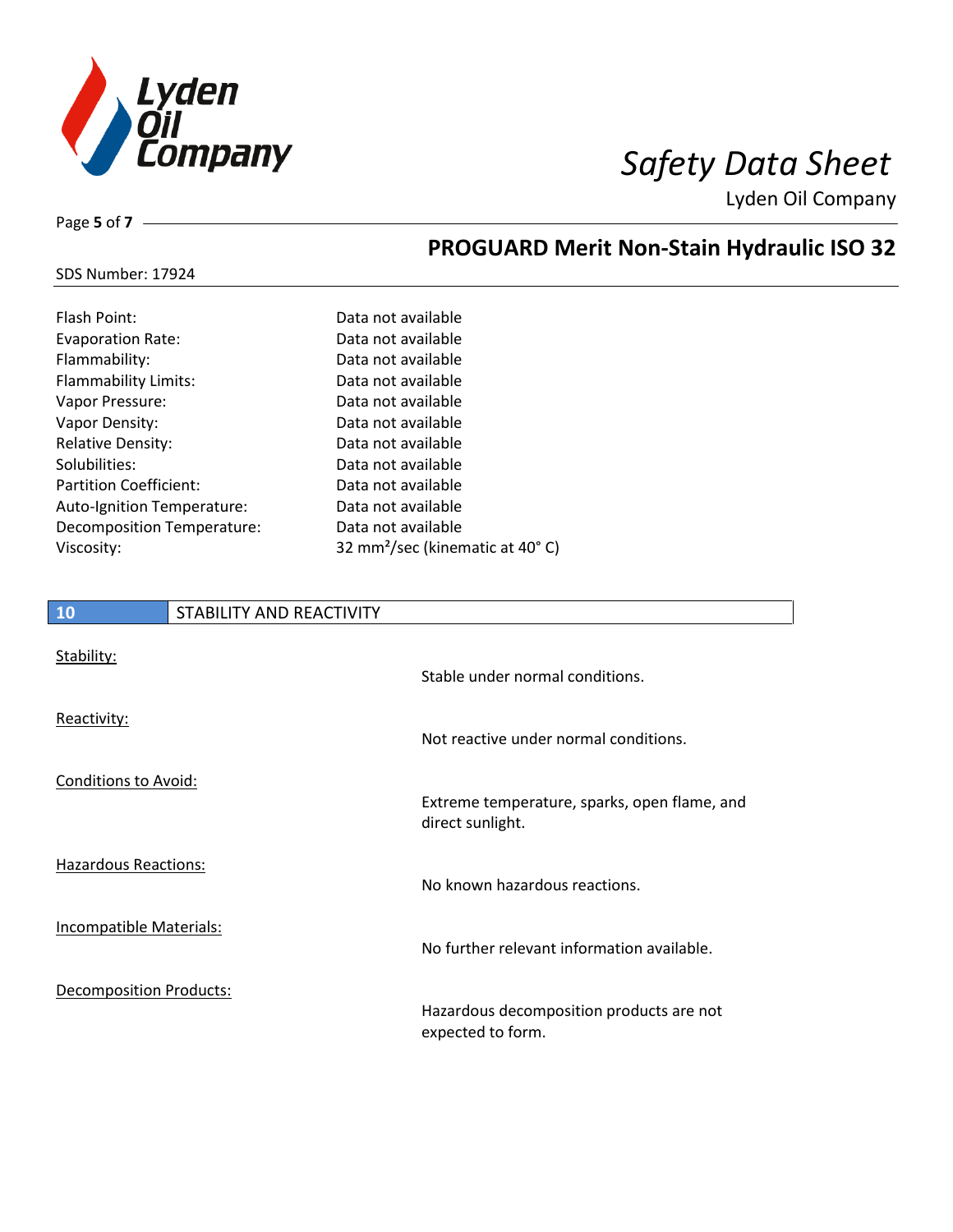

**PROGUARD Merit Non-Stain Hydraulic ISO 32**

Lyden Oil Company

SDS Number: 17924

Page **6** of **7**

| <b>TOXICOLOGICAL INFORMATION</b><br>11               |                                                                                                                           |
|------------------------------------------------------|---------------------------------------------------------------------------------------------------------------------------|
|                                                      |                                                                                                                           |
| Routes of Exposure:                                  |                                                                                                                           |
|                                                      | Skin and eye contact are the primary routes of<br>exposure although exposure may occur following<br>accidental ingestion. |
| <b>Exposure Effects:</b>                             |                                                                                                                           |
|                                                      | Repeated skin contact may cause dermatitis or an<br>oil acne.                                                             |
| <b>Measures of Toxicity:</b>                         |                                                                                                                           |
|                                                      | No test data available.                                                                                                   |
| Carcinogenic/Mutagenic Precautions:                  |                                                                                                                           |
|                                                      | Non-carcinogenic and not expected to be<br>mutagentic.                                                                    |
|                                                      |                                                                                                                           |
| <b>ECOLOGICAL INFORMATION</b><br>$\overline{12}$     |                                                                                                                           |
| <b>Ecological Precautions:</b>                       |                                                                                                                           |
|                                                      | Avoid exposing to the environment.                                                                                        |
| <b>Ecological Effects:</b>                           |                                                                                                                           |
| No specific environmental or aquatic data available. |                                                                                                                           |
|                                                      |                                                                                                                           |
| 13<br>DISPOSAL CONSIDERATIONS                        |                                                                                                                           |
| Disposal Methods:                                    |                                                                                                                           |
|                                                      | Dispose of waste material in accordance with all<br>local, state, and federal requirements.                               |
| Disposal Containers:                                 |                                                                                                                           |
|                                                      | Use properly approved container for disposal.                                                                             |
| <b>Special Precautions:</b>                          |                                                                                                                           |
|                                                      | Do not flush to surface waters or drains.                                                                                 |